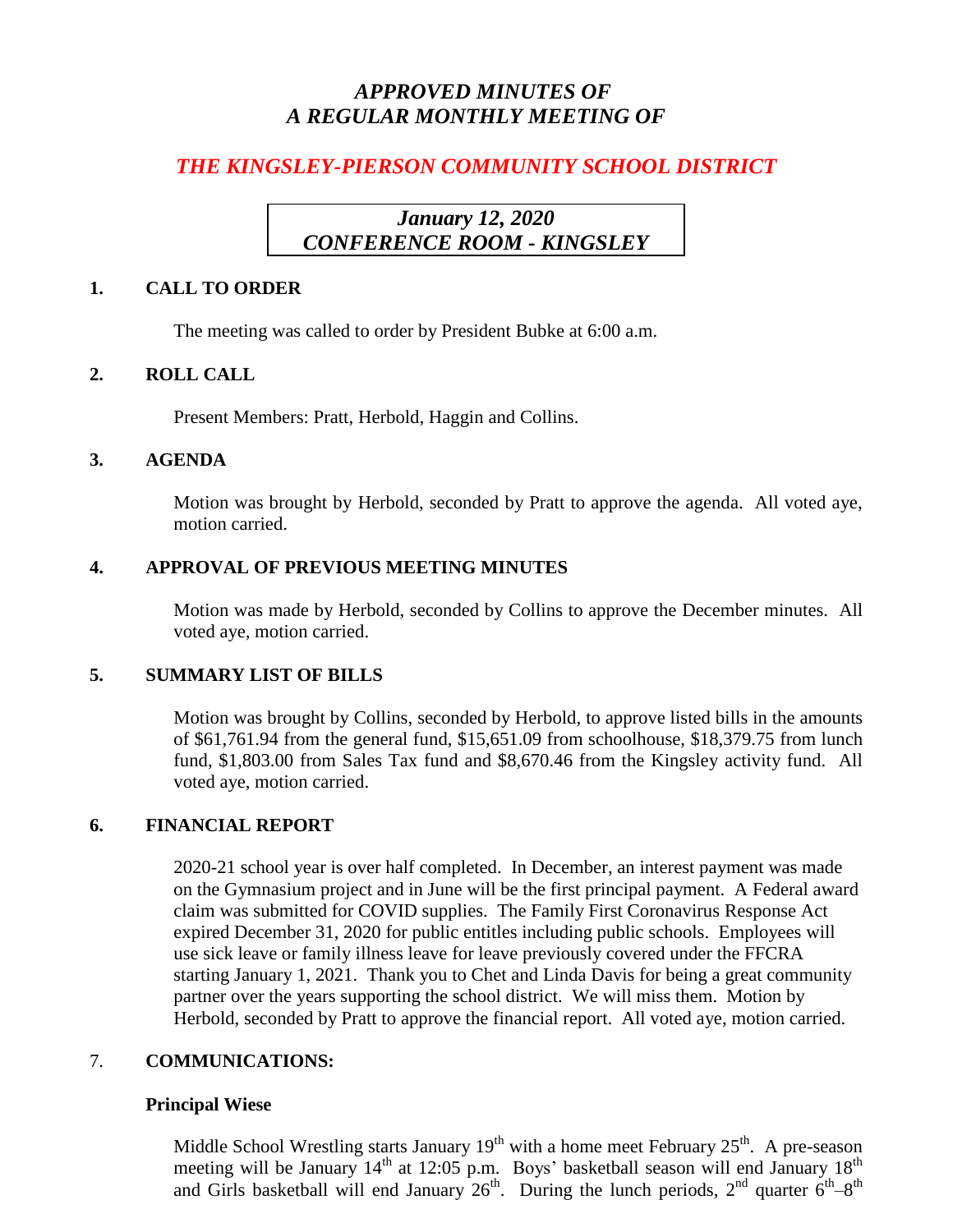grade academic and attendance awards will be awarded. Thank you for the families, students, faculty and staff supporting the Food Drive. This year was the best year! El/MS Winter Fast Testing will be February 1-12, 2021. Thank you to the Woodbury county Sheriff's Department for their annual scooter and bike donation for the  $5<sup>th</sup>$  graders. Thank you for the delicious lunch provided by the School Board on January 4<sup>th</sup>.

#### **Supt. Bailey**

Thank you to the Board for the appreciation lunch for faculty and staff. Mr. Bailey has started working on the 21-22 school calendar and coordinating with Mr. Glackin regarding the two school calendars. Legislative session is starting soon. Education updates to watch for are Supplemental State Aid and COVID relief. Second semester started. The Federal government is allowing for a special one year extension on the FSMC contracts and will be applying for this extension. The committee on classification meets this Wednesday. They will be discussing two classes of 8-man football as well as other issue revolving around this discussion. River Valley School would like to meet with the Kingsley-Pierson and discuss options. The COVID positive percentages are down for Plymouth County and up for Woodbury County. Concurrent Enrollment Amendment with WITCC requires a cumulative HS GPA of 3.0 or higher or completion of two years of Science, English, Math (Algebra I or higher) with a minimum 2.0 combined GPA in those courses.

#### **8. OLD BUSINESS**

#### **Return to Learn Plan-Masks**

At our December meeting, the board decided to continue with our current safety requirements regarding masks. The school required masks at the high school where social distancing could not take place. The requirement will be revisited in the February meeting.

#### **9. NEW BUSINESS**

#### **At-Risk/Dropout Prevention Application and request for Modified Supplemental Aide**

This funding pays for regular education tutoring at all levels, partial funding towards guidance and the school-to-work program. Motion by Herbold, seconded by Collins to approve the At-Rick/Dropout Prevention and request for Modified Supplemental Aide in the amount of \$103,169.00. All voted aye, motion carried.

#### **Gift Agreement**

Motion by Herbold, seconded by Pratt to improve the gift agreement with MidStates Bank to purchase a score table with their advertisement on it. After the initial 7 years, MidStates Bank will pay the school \$500 a year for the advertisement. All in favor, motion carried.

#### **Board Policy Additions: First Reading**

Motion by Collins, seconded by Haggin to waive the second readings of the following board policies and adopt the policy revisions. These board policies include: 503.6- Physical Restraint and Seclusion of Students, 503.6E1 - Use of Physical Restraint and/or Seclusion Documentation From, 503.6E2 - Debriefing letter to Guardian of Student Involved in an Occurrence Where Physical Restraint and/or Seclusion was Used, 503.6E3- Debriefing